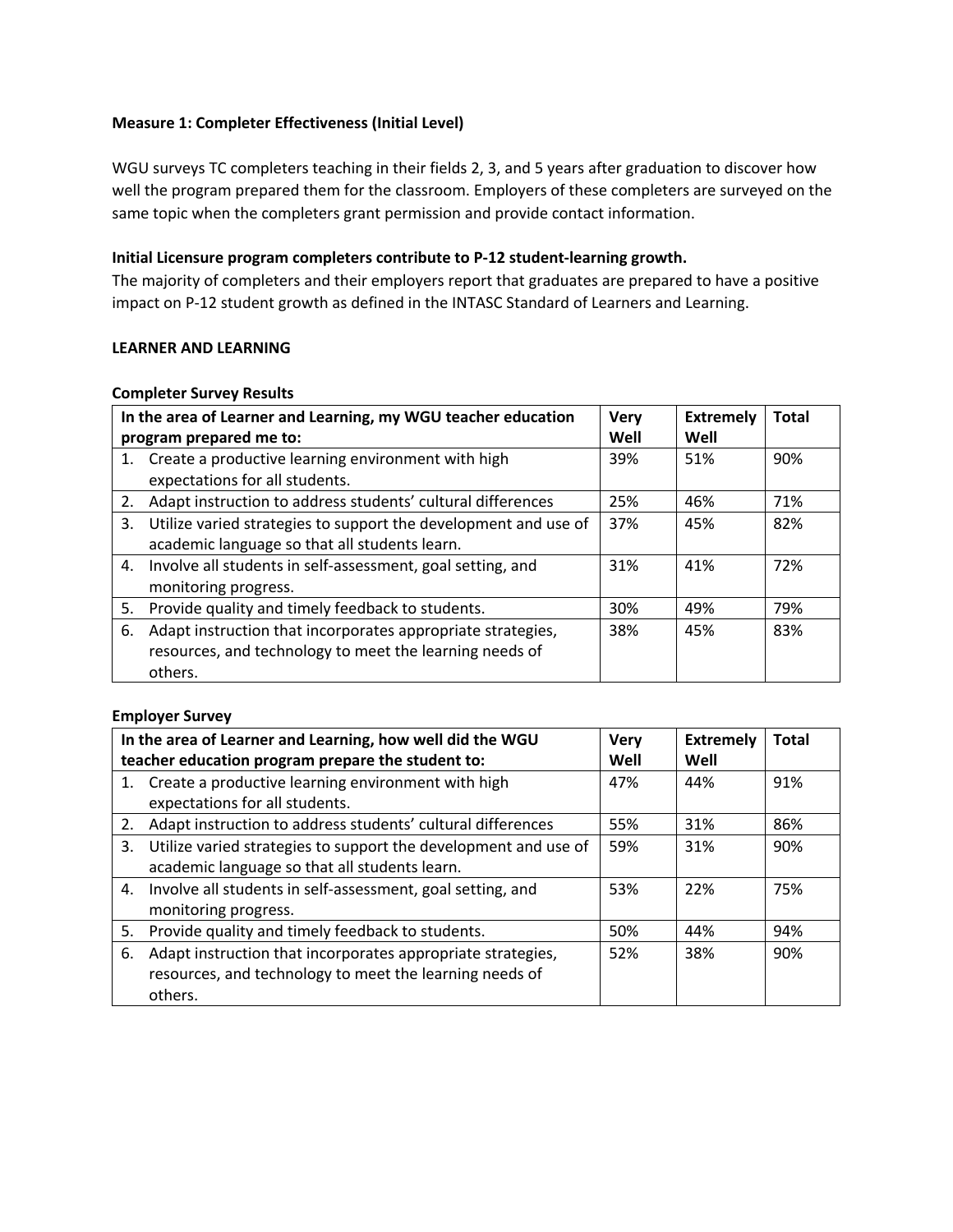# **Initial Licensure program completers are effective in applying professional knowledge, skills, and dispositions.**

The majority of completers and employers reported that graduates are prepared to effectively apply professional knowledge skills, and dispositions as defined by INTASC Standard of Instructional Planning and Professional Responsibilities.

## **INSTRUCTIONAL PLANNING**

## **Completer Survey Results**

|    | In the area of Instructional Planning, my WGU teacher<br>education program prepared me to:                                          | <b>Very Well</b> | <b>Extremely</b><br>Well | <b>Total</b> |
|----|-------------------------------------------------------------------------------------------------------------------------------------|------------------|--------------------------|--------------|
|    | 1. Plan instruction based on students' prior knowledge,<br>academic readiness, language proficiency, and<br>individual development. | 35%              | 44%                      | 79%          |
| 2. | Implement instruction that supports development of<br>critical thinking, inquiry and problem solving.                               | 31%              | 46%                      | 77%          |
|    | 3. Use assessment data from a variety of sources to<br>establish learning goals.                                                    | 35%              | 46%                      | 81%          |
|    | 4. Use assessment data to differentiate and modify<br>instruction.                                                                  | 44%              | 37%                      | 81%          |
| 5. | Incorporate multiple perspectives in the subject<br>matter being taught.                                                            | 32%              | 46%                      | 78%          |
|    | 6. Use technology to support and enhance your<br>instruction.                                                                       | 30%              | 46%                      | 76%          |

## **Employer Survey Results**

|    | In the area of Instructional Planning, my WGU teacher<br>education program prepared me to:                                          | <b>Very Well</b> | <b>Extremely</b><br>Well | <b>Total</b> |
|----|-------------------------------------------------------------------------------------------------------------------------------------|------------------|--------------------------|--------------|
|    | 1. Plan instruction based on students' prior knowledge,<br>academic readiness, language proficiency, and<br>individual development. | 53%              | 38%                      | 91%          |
| 2. | Implement instruction that supports development of<br>critical thinking, inquiry and problem solving.                               | 46%              | 35%                      | 81%          |
|    | 3. Use assessment data from a variety of sources to<br>establish learning goals.                                                    | 51%              | 30%                      | 81%          |
|    | 4. Use assessment data to differentiate and modify<br>instruction.                                                                  | 48%              | 35%                      | 83%          |
| 5. | Incorporate multiple perspectives in the subject<br>matter being taught.                                                            | 54%              | 24%                      | 78%          |
|    | 6. Use technology to support and enhance your<br>instruction.                                                                       | 44%              | 51%                      | 95%          |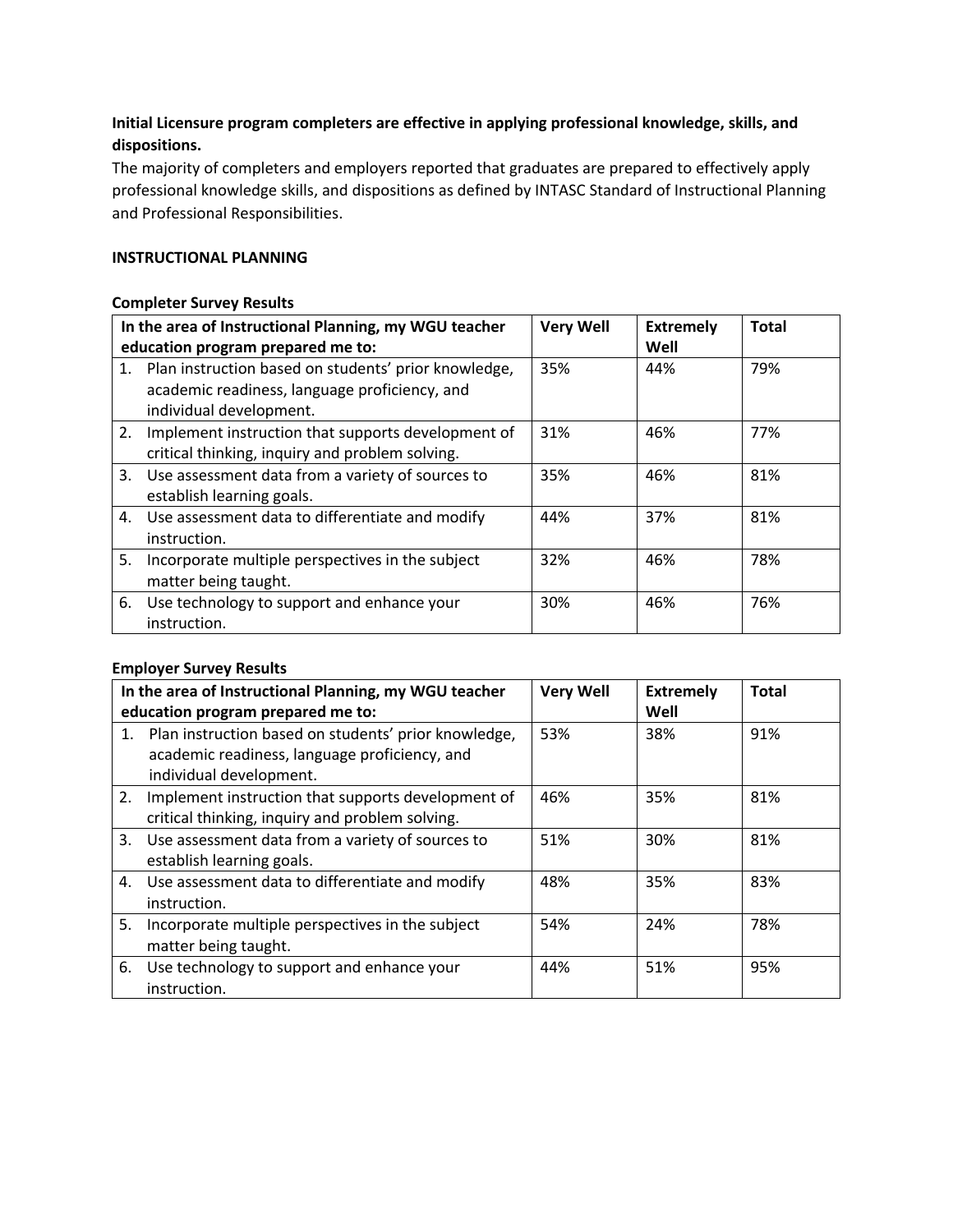#### **PROFESSIONAL RESPONSIBILITY**

#### **Completer Survey Results**

|    | In the area of Professional Responsibility, my WGU<br>teacher education program prepared me to:                                          | <b>Very Well</b> | <b>Extremely</b><br>Well | <b>Total</b> |
|----|------------------------------------------------------------------------------------------------------------------------------------------|------------------|--------------------------|--------------|
|    | 1. Actively reflect on effectiveness of the instruction to<br>identify areas of strength and challenge.                                  | 42%              | 48%                      | 90%          |
|    | 2. Collaborate with colleagues to plan and evaluate<br>instruction.                                                                      | 35%              | 46%                      | 81%          |
|    | 3. Collaborate with others such as para-educators and<br>other teachers in meeting the needs of ELL's and<br>students with disabilities. | 28%              | 41%                      | 69%          |
|    | 4. Analyze educational research finds and to<br>incorporate new information into my practice as<br>appropriate.                          | 37%              | 41%                      | 78%          |
| 5. | Engage in professional learning to strengthen my<br>instructional practice.                                                              | 39%              | 48%                      | 87%          |
|    | 6. Reflect on personal and professional biases.                                                                                          | 35%              | 51%                      | 86%          |

## **Employer Survey Results**

|    | In the area of Professional Responsibility, my WGU<br>teacher education program prepared me to:                                          | <b>Very Well</b> | <b>Extremely</b><br>Well | <b>Total</b> |
|----|------------------------------------------------------------------------------------------------------------------------------------------|------------------|--------------------------|--------------|
|    | 1. Actively reflect on effectiveness of the instruction to<br>identify areas of strength and challenge.                                  | 49%              | 37%                      | 86%          |
|    | 2. Collaborate with colleagues to plan and evaluate<br>instruction.                                                                      | 37%              | 54%                      | 91%          |
|    | 3. Collaborate with others such as para-educators and<br>other teachers in meeting the needs of ELL's and<br>students with disabilities. | 44%              | 49%                      | 93%          |
| 4. | Analyze educational research finds and to<br>incorporate new information into my practice as<br>appropriate.                             | 46%              | 24%                      | 70%          |
| 5. | Engage in professional learning to strengthen my<br>instructional practice.                                                              | 51%              | 41%                      | 92%          |
|    | 6. Reflect on personal and professional biases.                                                                                          | 51%              | 35%                      | 86%          |

# **Measure 2: Satisfaction of Employers and Stakeholder Involvement (Initial and Advanced Licensure)**

Employers report that WGU teacher education programs prepare teachers who succeed in the classroom.

| <b>INTASC Standards</b>            | <b>Very Well</b> | <b>Extremely Well</b> | <b>Total</b> |
|------------------------------------|------------------|-----------------------|--------------|
| Content Knowledge                  | 49%              | 43%                   | 92%          |
| Learning and Learning              | 47%              | 40%                   | 87%          |
| <b>Instructional Planning</b>      | 45%              | 40%                   | 85%          |
| <b>Professional Responsibility</b> | 44%              | 45%                   | 89%          |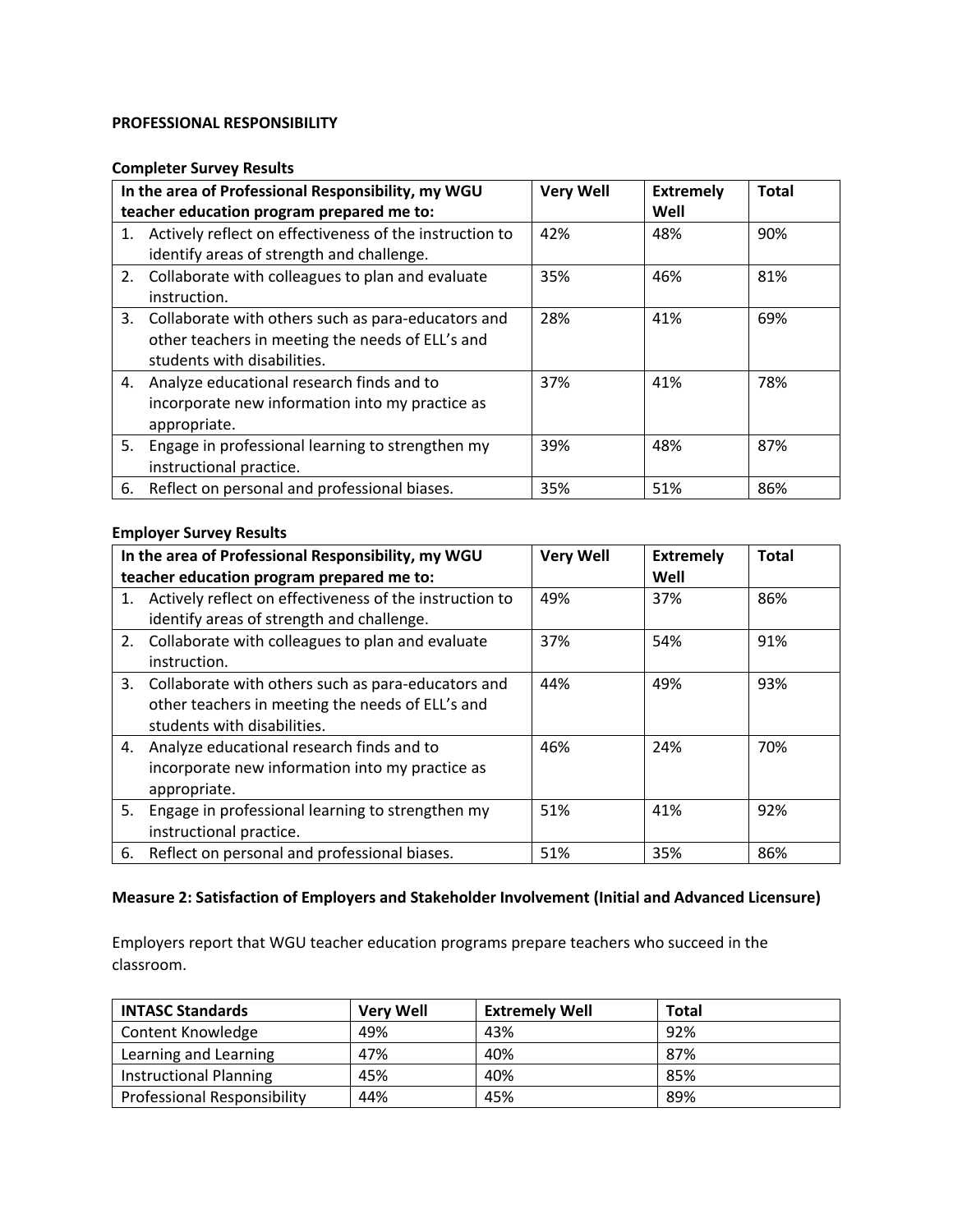# **Measure 3: Candidate Competency at Completion (Initial and Advanced Licensure)**

#### **Initial Licensure Programs**

| <b>Demonstration Teaching Final</b>                  | <b>Overall Score 2020/2021</b> |
|------------------------------------------------------|--------------------------------|
|                                                      | $(Range = 1-5)$                |
| <b>Elementary Programs</b>                           |                                |
| <b>BA/Elementary Education</b>                       | 4.72                           |
| MAT/Elementary Education                             | 4.77                           |
| Post Bac/Elementary Education                        | 4.73                           |
| <b>Special Education Program</b>                     |                                |
| BA/Special Education-Elementary Education            | 4.58                           |
| BA/Special Education (Mild to Moderate)              | 4.71                           |
| <b>MAT/Special Education</b>                         | 4.60                           |
| <b>Secondary Programs</b>                            |                                |
| BS/Mathematics Education (Secondary)                 | 4.56                           |
| BS/Mathematics Education (Middle Grades)             | 4.60                           |
| <b>BS/Science Education (Middle Grades)</b>          | No candidates                  |
| BS/Science Education (Secondary Biological Sciences) | 4.75                           |
| BS/Science Education (Secondary Chemistry)           | 4.39                           |
| BS/Science Education (Secondary Earth Science)       | 4.74                           |
| <b>BS/Science Education (Physics)</b>                | No candidates                  |
| MAT/English Education (Secondary)                    | 5.00                           |
| MAT/Mathematics Education (Middle Grades)            | 4.70                           |
| MAT/Mathematics Education (Secondary)                | 4.60                           |
| MAT/Science Education (Secondary)                    | No candidates                  |

## **edTPA Overall Pass Rates:**

| edTPA Content Area                              | <b>Fall 2020</b> | Spring 2021    |
|-------------------------------------------------|------------------|----------------|
| Elementary Education: Literacy with Math Task 4 | 86%              | 90.9%          |
| <b>Elementary Literacy</b>                      | 100%             | No test takers |
| <b>Elementary Math</b>                          | 91.3%            | 92.5%          |
| <b>Middle Grades Education</b>                  | 81.1%            | 93.3%          |
| Secondary Education                             | 77.4%            | 84.7%          |
| <b>Special Education</b>                        | 94.5%            | 97.6%          |

# **Advance Licensure Programs**

| <b>Demonstration Teaching Final</b>                  | <b>Overall Score 2020/2021</b> |
|------------------------------------------------------|--------------------------------|
| $MS/Educational$ Leadership (Range = 1-5)            | 4.64                           |
| MA/English Language Learning (Range = $1-4$ )   3.78 |                                |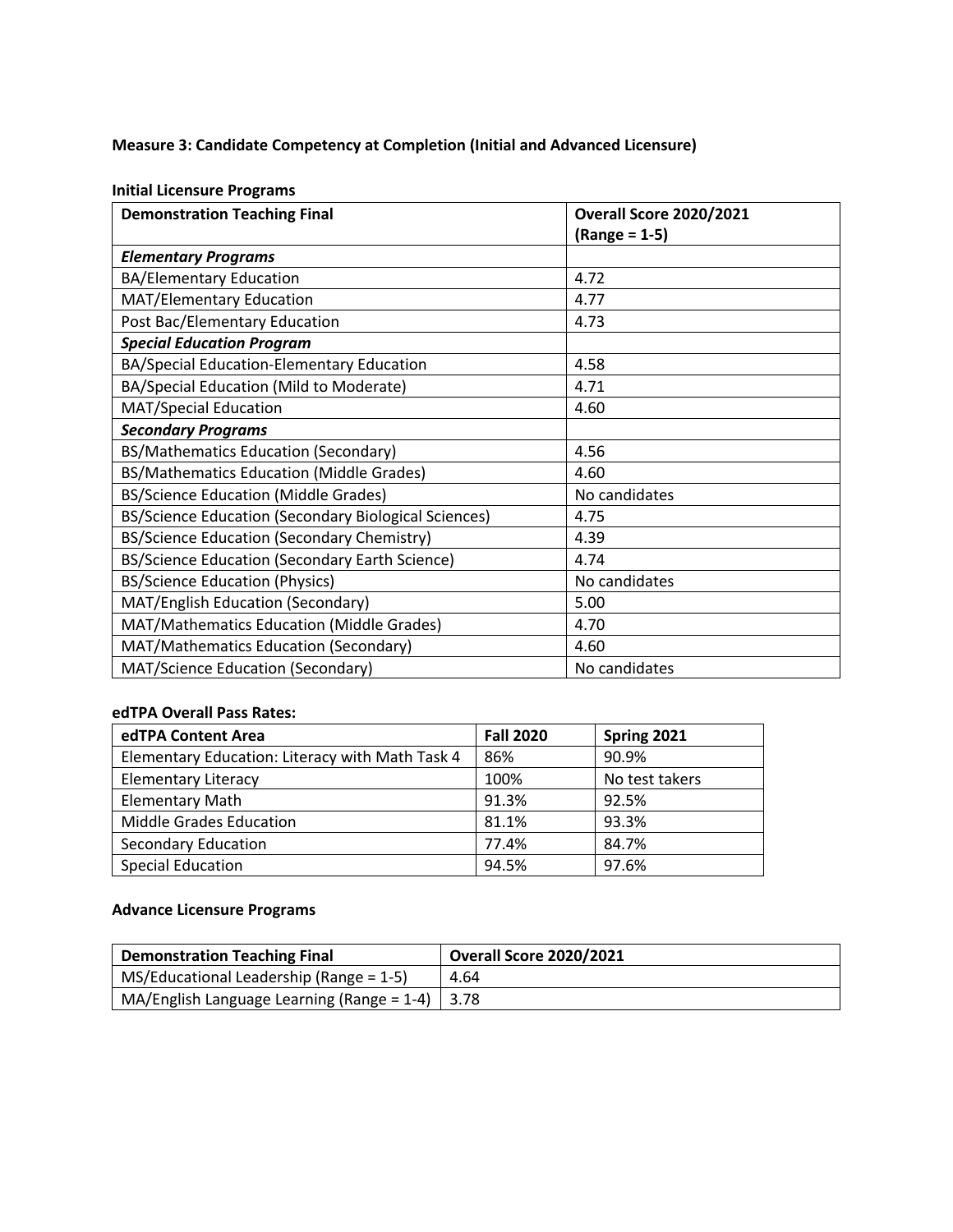| Capstone                     | <b>Overall Score 2020/2021</b><br>$(Range = 0-2)$ |
|------------------------------|---------------------------------------------------|
| MS/Educational Leadership    | 1.80                                              |
| MA/English Language Learning | 1.90                                              |

# **Measure 4: Ability of completers to be hired (in positions for which they have prepared (Initial and Advanced Licensure)**

# **Hiring Rates**

| <b>Programs</b>                                      | <b>Employment Rate</b> |
|------------------------------------------------------|------------------------|
| <b>Elementary Programs</b>                           |                        |
| <b>BA/Elementary Education</b>                       | 93.8%                  |
| MAT/Elementary Education                             | 94.7%                  |
| Post Bac/Elementary Education                        | 100%                   |
| <b>Special Education Program</b>                     |                        |
| BA/Special Education-Elementary Education            | 96.6%                  |
| BA/Special Education (Mild to Moderate)              | 100%                   |
| <b>MAT/Special Education</b>                         | New program - No       |
|                                                      | graduates              |
| <b>Secondary Programs</b>                            |                        |
| BS/Mathematics Education (Secondary)                 | 100%                   |
| BS/Mathematics Education (Middle Grades)             | 100%                   |
| <b>BS/Science Education (Middle Grades)</b>          | 50%                    |
| BS/Science Education (Secondary Biological Sciences) | 85.7%                  |
| BS/Science Education (Secondary Chemistry)           | 0                      |
| BS/Science Education (Secondary Earth Science)       | $\Omega$               |
| <b>BS/Science Education (Physics)</b>                | 100%                   |
| MAT/English Education (Secondary)                    | 83.3%                  |
| MAT/Mathematics Education (Middle Grades)            | 90%                    |
| MAT/Mathematics Education (Secondary)                | 100%                   |
| MAT/Science Education (Secondary)                    | 100%                   |
| <b>Advanced Programs</b>                             |                        |
| MS/Educational Leadership                            | 71%                    |
| MA/English Language Learning                         | 90.5%                  |

#### **Praxis Pass Rate:**

Initial Level = 84% Advanced Level = 99% All Programs = 91%